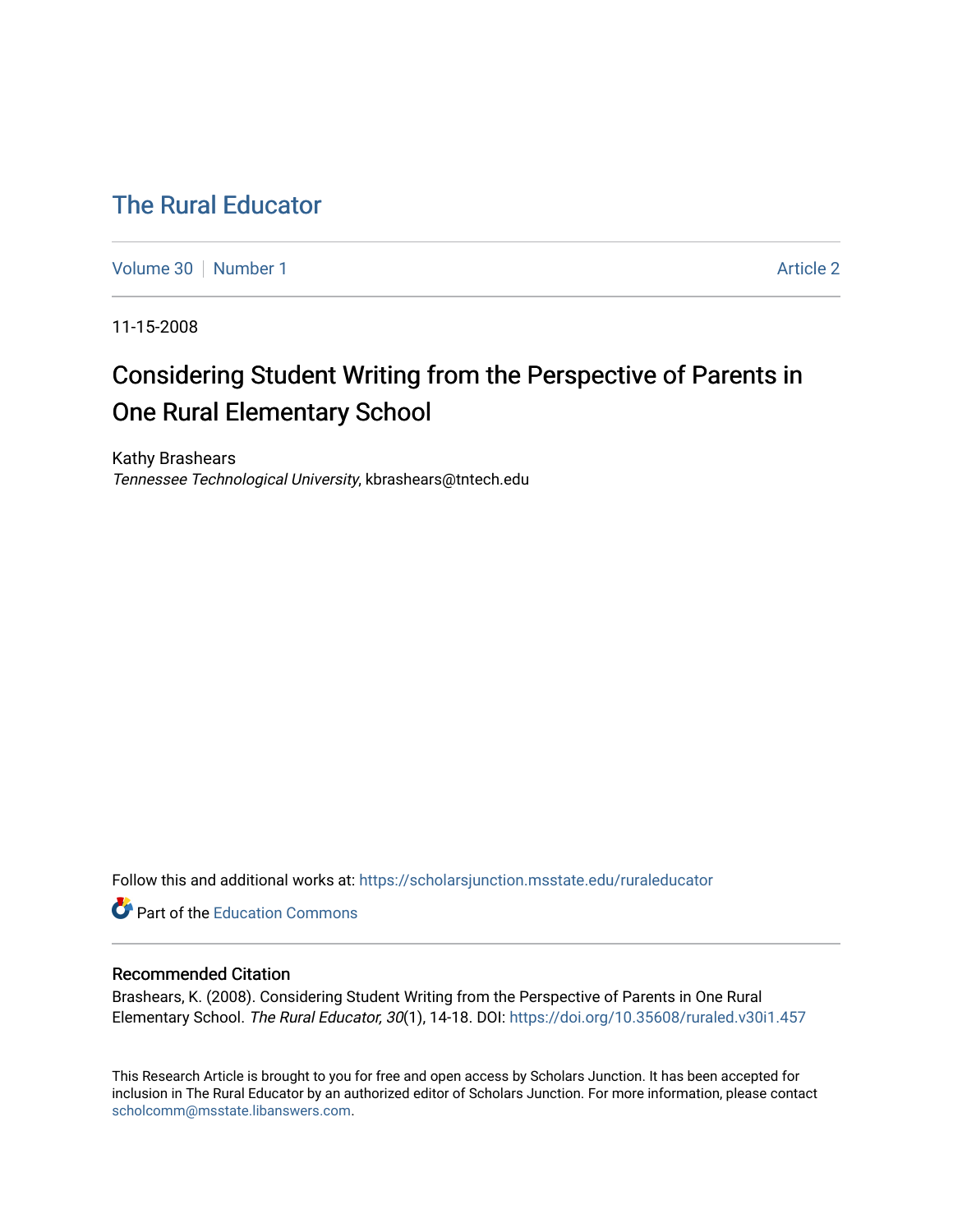# **Considering Student Writing from the Perspective of Parents in One Rural Elementary School**

# **Kathy Brashears**

*Tennessee Technological University*

 *This article explores the perspective of parents regarding their elementary children's writing in one rural, elementary school. During the research, thematic strands emerged indicating that parents may value their children's writing for purposes that differ from the purposes deemed appropriate by the school. Upon interviewing 30 parents/guardians, the following codes materialized identifying elements that contribute to the parents' perspectives. These elements include the following: Parents do not see the connection between school and real world writing, parents lack understanding on writing purposes, parents' perceptions of writing are based on their own school experiences, and some parents are illiterate. Not only are these elements identified, but suggestions as to how to address each are considered.* 

# **Teachers Link Students' Lack of Writing Success with a Lack of Parental Concern**

 Having taught for over a decade and served as a school administrator for four years in Appalachia, I was familiar with the schoolhouse mantra that student lack of success is due to the disinterest on the part of many parents regarding their children's education. Perhaps I should not have been surprised when in the role of teaching assistant in a doctoral program, my first group of pre-service teachers voiced the same reason for many students' lack of success in writing. Intrigued, I wondered aloud how a group of pre-service teachers, with no teaching experience, had come to this conclusion. They explained that everyone knew this: It was just a fact of life.

 When researching writing strategies in a rural, Appalachian school, I once again was confronted with teachers who saw a clear link to students' lack of success, particularly their inability to write well, and parents who did not care. Fueled by a need to better understand the perspective of the parent in this situation and to determine whether or not unsuccessful student writers are merely just products of uninterested or uncaring parents, I began a formal study. I hoped that by interviewing parents, particularly parents of students in Appalachia, and illuminating their thoughts on how they perceive writing, I would acquire insight that would help teachers better understand and communicate with parents regarding student writing.

#### **Background**

 The literature is replete with calls for parental involvement in the classroom and, specifically, in children's learning. Au, Carrol and Scheu (1997), for example, suggest that conversations with students' parents are an insightful way for teachers to better understand students and their backgrounds. Nistler and Maiers (2000), too, concur and refer to parents as a "powerful, underused source of knowledge" (p. 679) while Warren and Young (2002) describe parental involvement as "imperative" to student learning (p. 217). Researchers also suggest that involving parents in the learning process of their children benefits both teachers and students in developing an awareness of cultural backgrounds and differences (Nistler & Maiers, 2000; Stotsky, 1999).

 Despite these numerous calls in current literature for parental involvement, few researchers, with the exception of Heath (1983) and Purcell-Gates (1995), have explored the literacy of Appalachian children in relation to their parents (Perry, Nordby & VandeKamp, 2003). As a result of the little emphasis in the literature on involving or informing parents about their children's writing development, teachers have not thought to share writing information with their students' families (Perry, et al. 2003). A second reason that teachers may not include parents in their children's writing development is that some teachers have observed parents scolding students regarding their writing (Perry et al., 2003). While the answer seems to be that parents need training or information to alleviate this type of concern, some teachers feel that the time it would take to train parents is prohibitive. Literature suggests yet another reason for teachers' not involving parents within their children's writing development: Teachers perceive parents as being indifferent to educational issues (Routman, 2000; Stotsky, 1999). Thus, as changes in writing expectations have occurred in state and national standards, parents remain uninformed and unaware.

 Although the literature suggests these varied reasons for teachers not including parents within their children's writing development, the literature also suggests, as previously mentioned, that including parents in the educational program is beneficial to teachers and students. It seems, therefore, that knowing how parents perceive their children's writing may be beneficial in understanding whether or not factors, other than an uncaring or uninterested nature, are at play. Knowing these factors and understanding parent perspectives toward their children's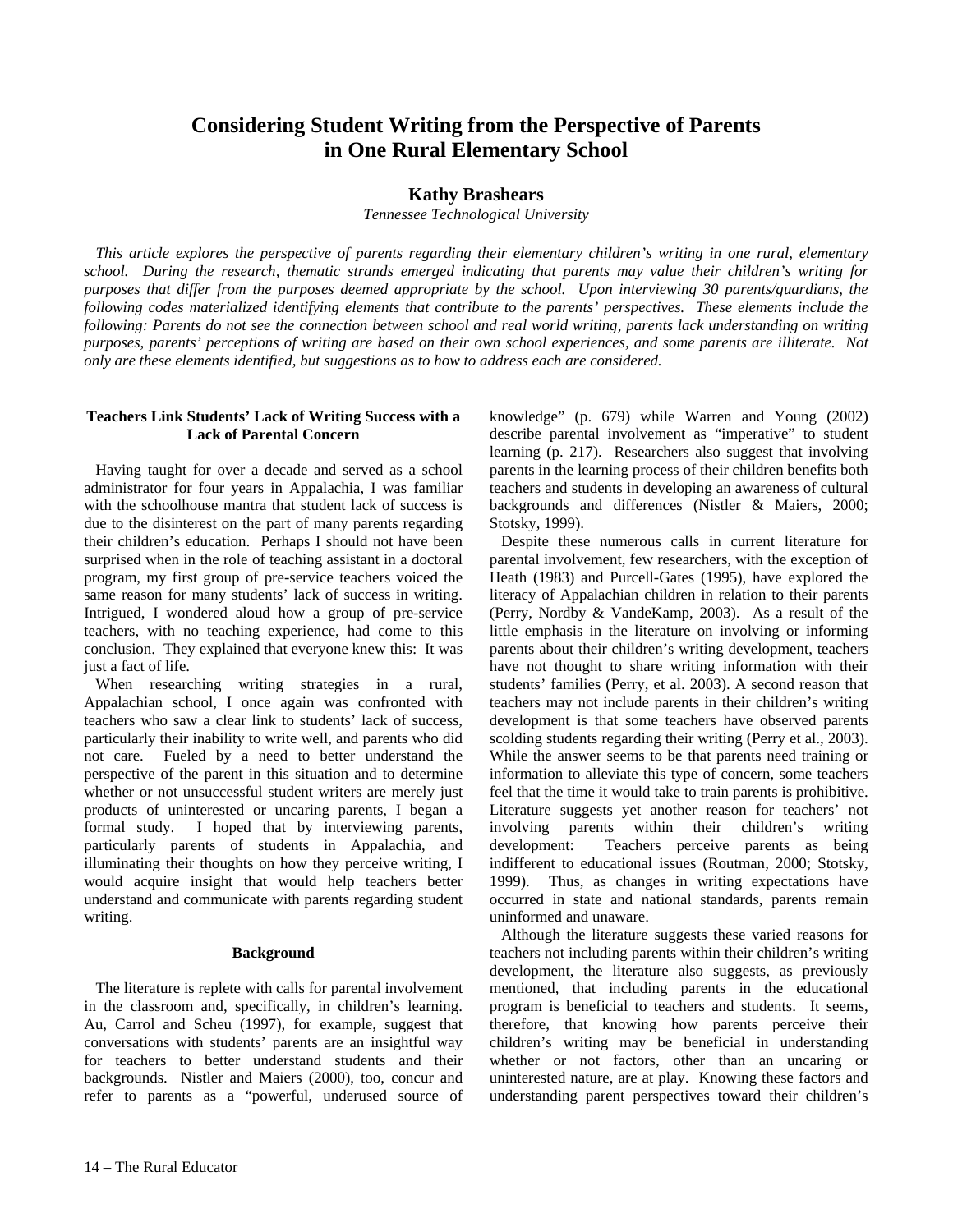writing development would help teachers in making plans to include parents within their children's writing program. For these reasons as well as the fact that few research studies have focused on the writing of children in Appalachia, I chose to study the perspectives of parents in Appalachia toward their children's writing in one rural, elementary school.

### **Methodology: Site, Participants, and Data Collection**

 In conducting a large research project regarding writing strategies, I located a rural, Appalachian elementary school with 466 students in kindergarten through fifth grade and, while having approximately a 50% free and reduced lunch rate, also had at least average rankings on state tests. Because of the warm reception of the superintendent, principal, and teachers, all of whom expressed interest in my research regarding writing strategies, I extended my qualitative study to include the perceptions of parents' about their children's writing development and then sent out a letter to the parents of each student in the school. In this letter I explained that I wanted to talk with them regarding their children's writing skills. While realizing that a limitation of my study could be that only parents active in their children's school lives might volunteer, I asked teachers to recommend parents. I also included my home phone number on the letter and went to school early on a regular basis so that parents who dropped off their children and did not participate in school activities might be more likely to talk with me. As a result of persistence, I informally interviewed a total of 30 parents/guardians. These interviews took place in the teachers' workroom, school hallways, and empty classrooms and occurred during the same timeframe that I also interviewed 25 teachers and 214 students about writing practices.

#### **Findings: A Question of Perspective**

#### *Parents Value Their Children's Writing*

 In the 30 interviews I conducted, no parent said that their child's writing was unimportant, but, in fact, just the opposite occurred. While this response in and of itself was expected, the details in the responses were enlightening. One parent shared that she felt "mommy guilt" if she discarded any of her child's writings or work in general. Other parents, too, indicated that they wanted to keep their children's writing, but only if it was neat and free of errors.

 The care that parents show in keeping their children's papers may be indicative of the value that they place on their children's writing or work in general. One parent said that she built a "small shed" to store all her children's school papers. Both parents and students talked about special places in which they keep school papers including, plastic boxes under beds, a box that looks like a treasure chest, a silk covered box, a chest of drawers, Tupperware

containers, special folders, and on refrigerators. Based on this information, parents may need opportunities presented on how to value their students' writing for purposes other than those involving handwriting and writing mechanics.

 As I continued to interview parents it became clear that their perspective on their children's writing might indeed be more complex than disinterested parents. Four possibilities, other than a lack of parental concern, surfaced during my analysis of the data: Parents do not see a connection between school and real world writing, they lack understanding of writing purposes, their perceptions of writing may be skewed due to their own school experiences with writing, and some parents may be illiterate.

#### *Parents Do Not See the Connection between School and Real World Writing*

 Most of the parents interviewed did not state or indicate a connection between school writing and real world writing. In fact, as stated previously, some parents seem mainly to associate writing with writing mechanics. One mother, for example, explained that her daughter, a second grader, would be a good writer if she would complete her sentences and use correct forms of punctuation and capitalization. Another mother described one of her sons as a "good writer" because he has "great penmanship" and referred to her other son as "not as good" a writer since his handwriting is "sloppy." A parent, who said her son in first grade refuses to talk about writing because he dislikes it so much, explained that he is not a good writer because he does not leave a space between words and does not pay attention to the lines on the paper when he writes. A mother of a third grader, too, said that her child does not care for writing because he "hates" to practice cursive writing. Still another parent commented on her association of writing with mechanics. She explained that one of her children spells well, due to Saxon Phonics, and, therefore, is a better writer than his sibling. She elaborated that she believes that children who are good spellers are better writers because they are "more comfortable writing words on their own," know "how to sound out words better," and know "how to break words apart better."

 In the following quote from an interview, a primary teacher confirmed that her students' parents only see a purpose for writing if words are correctly capitalized or the writing neatly executed.

> I think sometimes that parents have a difficult time when we do writing journals because I'm looking more for the creative part of it, what they can come up with. And parents look at it and say, 'This is messy.' You know, there's no capital letters. There's no periods (Brashears, 2004).

Another teacher lamented that her students' parents only seem to value the handwriting aspect of writing: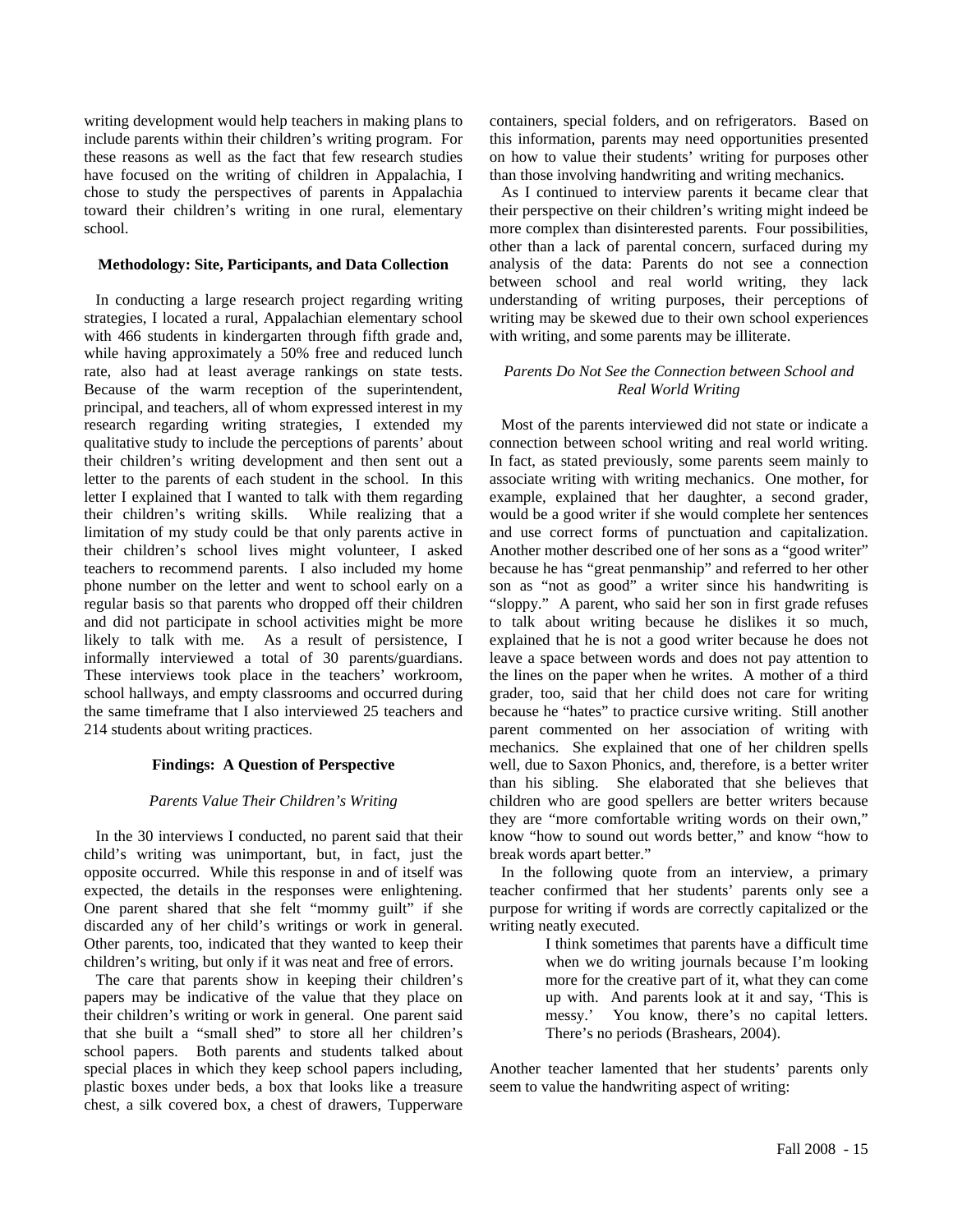I'm not sure that they [parents] understand as much as what we're doing in the classroom. I think writing and handwriting are something that parents do not understand…[W]hen I say their writing needs improvement, [their parents say] 'Oh, I know his writing isn't very neat.' You know, I'm not talking about handwriting, penmanship, and I think that's one of the things that parents do not really understand is that writing is totally different than handwriting…. (Brashears, 2004).

 If parents consider writing mechanics to be the main stay of writing, it is unsurprising that their children may view writing as a school activity and not see the connection between school writing and real world writing. It, too, would appear that even if these parents worked with their children on skills that they determine are writing skills, they may not practice the skills that state standards, and therefore teachers, suggest are important. Acknowledging that parents do not value the same aspects of writing as schools, teachers may misinterpret parents' response to their children's writing as indifference rather than the result of a lack of understanding about current writing standards. As previously suggested, the lack of communication about the curricular changes in writing instruction is problematic.

## *Parents Lack Understanding of Writing Purposes*

 To better understand what types of writing parents might see as important, I asked about specific purposes for which they write and their children write. While some parents shared that they wrote grocery lists, letters to family members, e-mails, bills, notes, camping lists, homework assignments, diary entries, and words to songs, other parents shared few reasons to write. One mother, for example, when asked about the purposes for which her child needed to know how to write, shook her head from side to side and replied, "I don't really know." Another parent when asked what kind of writing your child sees you do replied, "Oh, Lord. I don't know." Other parents in response to the same question said, "I don't write a whole lot" and "I don't write no more that I have to." As stated previously, this evidence, too, suggests that not only do parents not have a clear understanding of writing purposes, but that they do not see the connection between real life writing and school writing. In part, such an occurrence may be attributed to the lack of emphasis teachers have placed on sharing information regarding the writing process or writing in general.

## *Parents' Perceptions of Writing is Based on Their Own School Experience*

 Besides not seeing a connection between school writing and real life writing, a third reason may account for why teachers view parents as uncaring or indifferent toward their children's writing. This reason is simply that many parents may base their understanding of their children's writing on their own school experiences. In other words, when parents were in elementary school the focus on writing may have been on grammar and handwriting lessons, not creative writing or writing for different purposes as defined by state standards. In fact, when asked about their own personal writing experiences in school, most parents shared that they remembered doing very little writing in school. Those parents who did recall writing referred to handwriting lessons or writing sentences from grammar textbooks. A mother, for example, said that she remembered doing handwriting lessons, but "not other kinds of writing." A third grade teacher concurred:

> And they [parents] probably see the writing, you know, I didn't do that when I was in school. We didn't have to worry about all that writing…(Brashears, field notes, 2004).

Another teacher, too, talked about how it is difficult for her students' parents to understand why emphasis is now being placed on writing:

> I'm constantly hearing, 'We didn't do that in first grade… Trying to explain to them that the expectations are different [is challenging]. Sometimes they say, "Well, o.k., but I wasn't expected to do all this" so. Some parents really do value it [writing], but probably a lot of them don't see the worth of it (Brashears, 2004).

Again, teachers, not aware or open to other perspectives on writing, may misunderstand the attitudes of their students' parents. Instead of being uncaring in regards to their children's writing, parents, they may base their responses on their on school writing experiences and simply not understand writing as it is taught today. Sharing information with parents, therefore, provides the basic foundation for parents' understanding of current instructional practices in writing.

# *Parents' Illiteracy*

 Besides basing their children's writing experiences on their own school experiences, a fourth reason may account for parents not providing reasons for which their children need to write or not giving purposes for practicing their own writing skills. In other words, some parents do not engage in real world writing because they never learned how to write or have limited writing skills. A mother acknowledged this reason: She worried that her son had few family members to serve as school role models since none of them had completed their high school education. While the family resource director acknowledged that illiteracy in the community is a problem that she frequently encounters, no research has been conducted in the community surrounding the school to determine the severity of the problem. During an interview, however, she shared some of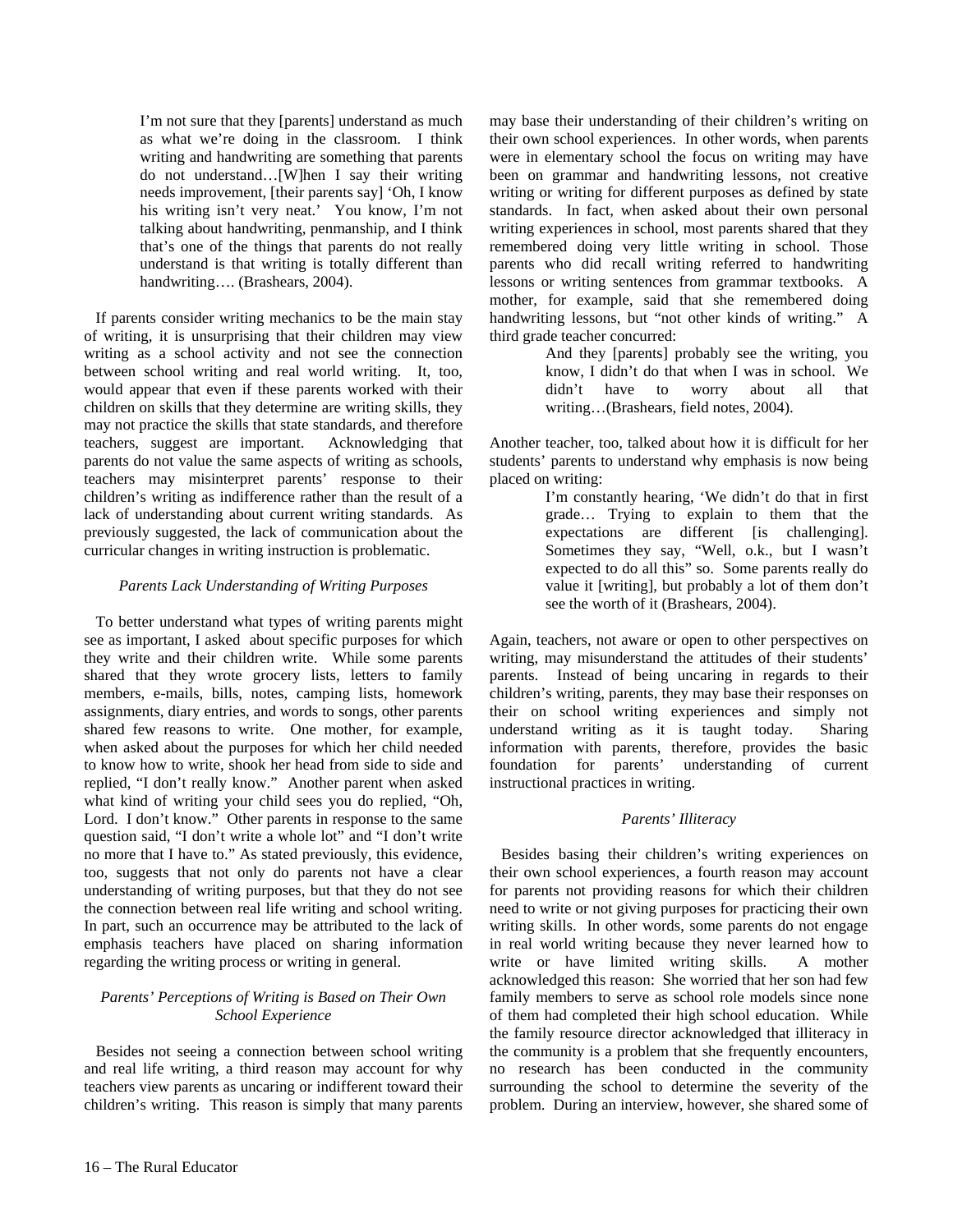her experiences in working with an illiterate mother of one of her students.

> I have gone on numerous occasions to get paperwork filled out by her…I try not to insult her, and I say stuff like, "Would you just like me to read this and… fill it out while you give me the answers? Then I'll just let her watch as I do it and tell her what I'm writing. It's a touchy situation because she doesn't know that I know that she can't read or write. She can sign her name and that's about it (Brashears, 2004).

 Informal interviews with students in both primary and upper grades verified the information that some parents may be illiterate. Students, for example, mentioned that they personally have family members who can neither read nor write. One student, volunteered, "My step-daddy don't write," and another first grader said, "My dad doesn't write." A fifth grader, declared, "My trailer park owner don't write. He just gets other people to write for him." A fourth grader commented, "You don't have to be able to write. You just have to have good characteristics to get through life." One student, a fourth grader, too, commented that one member of his family, the only one with a high school degree, could not write.

 As a result of parents or caregivers not modeling real world writing, children may have limited experiences seeing adults write and, therefore, fail to see a connection between school writing and real world writing (Schickedanze, 1996). While the ramifications of illiterate parents are severe, illiteracy and not an uncaring attitude may be to blame for the behaviors of parents who teachers deem uninterested in their children's work.

#### **Conclusions and Implications**

 The findings of this study indicate parents' attitudes toward writing may be indicative of something other than an uncaring attitude. Instead, the perceived attitudes of parents' toward writing may indicate a lack of understanding about writing purposes, unpleasant school writing experiences, and illiteracy. Coupled with research suggesting that parental involvement is important, this study is enlightening. It provides a basis for teachers to view parents' attitudes from a different perspective and suggests five ways to better address involving parents within their children's writing program.

 First, because the evidence suggests that parents do value their students' work, teachers need to take advantage of this finding and display their students' stories, poems, brochures, and other writing pieces at the bank, grocery stores, library, gas station, local library, and in the newspaper. As a result, teachers will set the stage for interest among parents and community members and encourage conversation about writing.

 Second, because evidence suggests that some parents and students do not see a connection between school writing and real world writing, teachers need to consider ways in which to highlight this connection. One way is to ask community members, police personnel and firefighters, who regularly visit the school, to mention in their "talks" how they use writing in their lines of work or, otherwise, engage in real world writing. Other community workers, family business operators, the postmaster, gas station attendants, and beauticians could also speak to students about how they use writing in their chosen occupations. Parents, too, could be invited to informally talk to students about how they use writing in their everyday lives. The school could initially solicit parents for the purpose of these talks by contacting the parents who volunteer on a regular basis throughout the school. By showing parents that they value what they do and that their experience with writing in the real world is important enough to share with students, teachers are making headway into convincing not only parents, but students, that a connection between real world writing and school writing not only exists, but is strongly represented within the community.

 Third, to help parents better understand the purpose of writing in the classroom, teachers and the students could invite parents into their classrooms to share with them the types of writing in which they engage. In various classrooms, students could share writing portfolios in which they display writing pieces in a variety of stages. Teachers and students, too, could share the writing process and demonstrate how they participate in pre-writing stages like brainstorming and writing a rough draft before revising, editing, and completing a finished draft. They, also, could talk about the different genres in which they write and the purposes in math, science, social studies and other curricular areas in which the write.

 Fourth, in parent-teacher meetings and in other school wide meetings, teachers could stress how writing is taught and what constitutes good writing may have changed over time. Teachers could lead discussions in which they encourage parents to share their experiences with writing and facilitate open discussions of current writing standards. Teachers, along with students, could provide parents with opportunities to engage in the writing experience, alongside their children. Gallery walks, too, could be hosted in school hallways where parents, along with their children, could view students' writings at each grade level.

 Fifth, in recognition that some parents may be illiterate rather than disinterested in their children's writing and schoolwork, teachers could activate a phone chain where one parents calls the next, use audio and videotapes to communicate information, and make phone calls to deliver information about writing rather than only communicate through written means. Also, in this study, since parents seemed more likely to keep students' work if it was not "canned", it may imply that if they see communication as "canned", they are less likely to respond. More